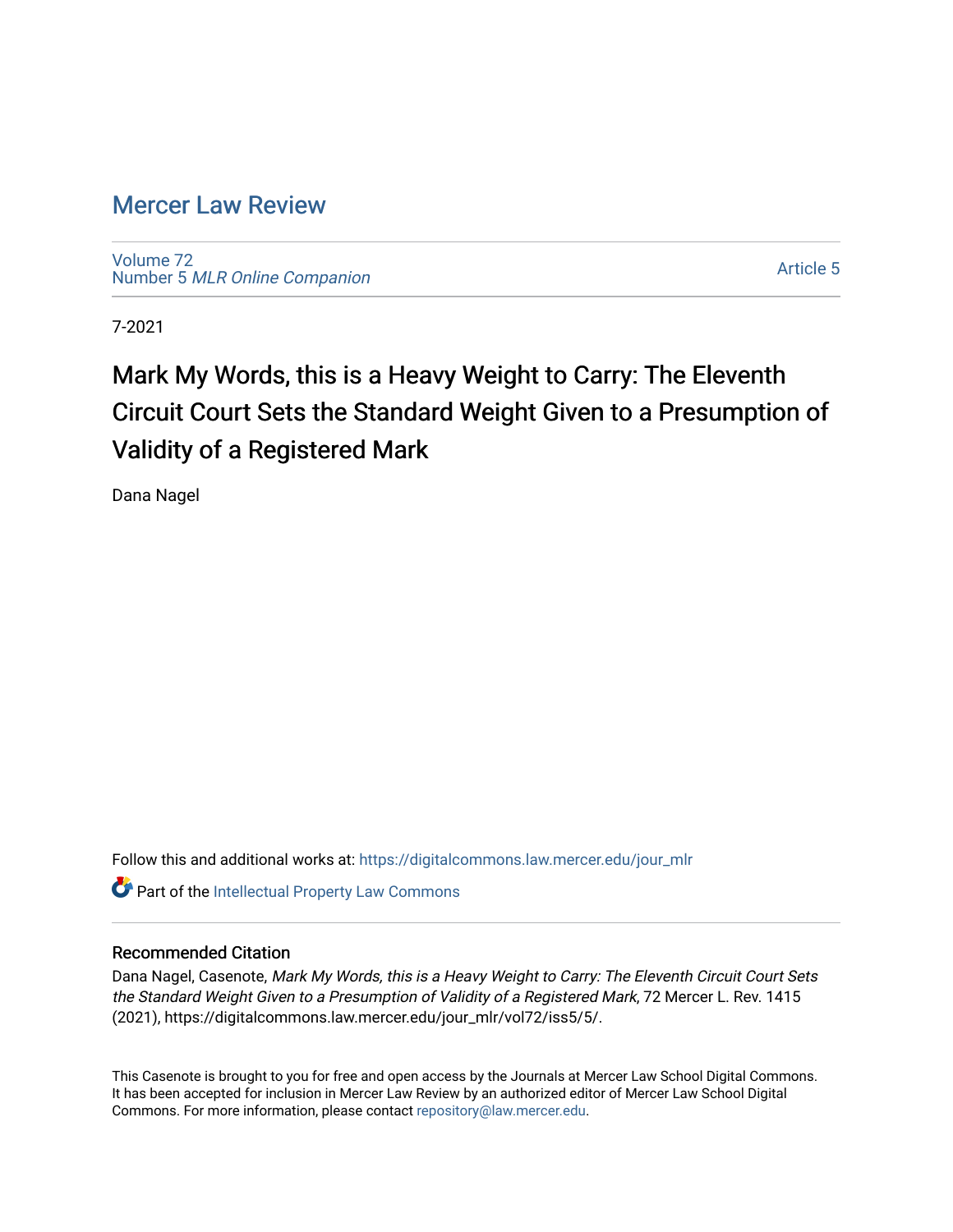# **Mark My Words, this is a Heavy Weight to Carry: The Eleventh Circuit Court Sets the Standard Weight Given to a Presumption of Validity of a Registered Mark \***

# I. INTRODUCTION

The proof is in the pudding. Proving something by a preponderance of the evidence is a tough burden to bear. In any civil case, the party who bears the burden of proof is at a disadvantage from the beginning. Accordingly, courts take their time deciding which party has to ultimately persuade the court to find in its favor. While history has decided many questions about who bears the burden, the same is not true in trademark law.1 Courts have had immense difficulty determining which party, in trademark cases, loses if the evidence is balanced.<sup>2</sup> This note examines a continuing split in the courts and a case only recently decided by the United States Court of Appeals for the Eleventh Circuit choosing which approach to ultimately follow.

The Lanham Act<sup>3</sup> provides that in a mark's cancellation proceeding, a party who owns a mark registered on the principal register has a rebuttable presumption of validity.4 In effect, this presumption shifts the burden of production<sup>5</sup> from the trademark holder to the party seeking

## 1415

<sup>\*</sup> J.D. Candidate. Florida State University (B.A., cum laude, 2019); Mercer University School of Law (J.D. Candidate, Phi Delta Phi Honors Society, Member, 2022). Member, Mercer Law Review (2020-2022); Managing Editor (2021-2022).

<sup>1</sup> 6 J. Thomas McCarthy, *McCarthy on Trademarks and Unfair Competition* § 32:138 n.6 (5th ed. 2020).

<sup>2</sup> *Id.*

<sup>3</sup> Lanham Act, ch. 540, 60 Stat. 427 (1946).

<sup>4</sup> 15 U.S.C. § 1115(a) (2020).

<sup>5</sup> "Which party bears the obligation to come forward with evidence at different points in the proceeding." *Schaffer ex rel. Schaffer*, 546 U.S. 49, 56 (2005) (citing Director, Office of Workers' Compensation Programs v. Greenwich Collieries, 512 U.S. 267, 272 (1994)).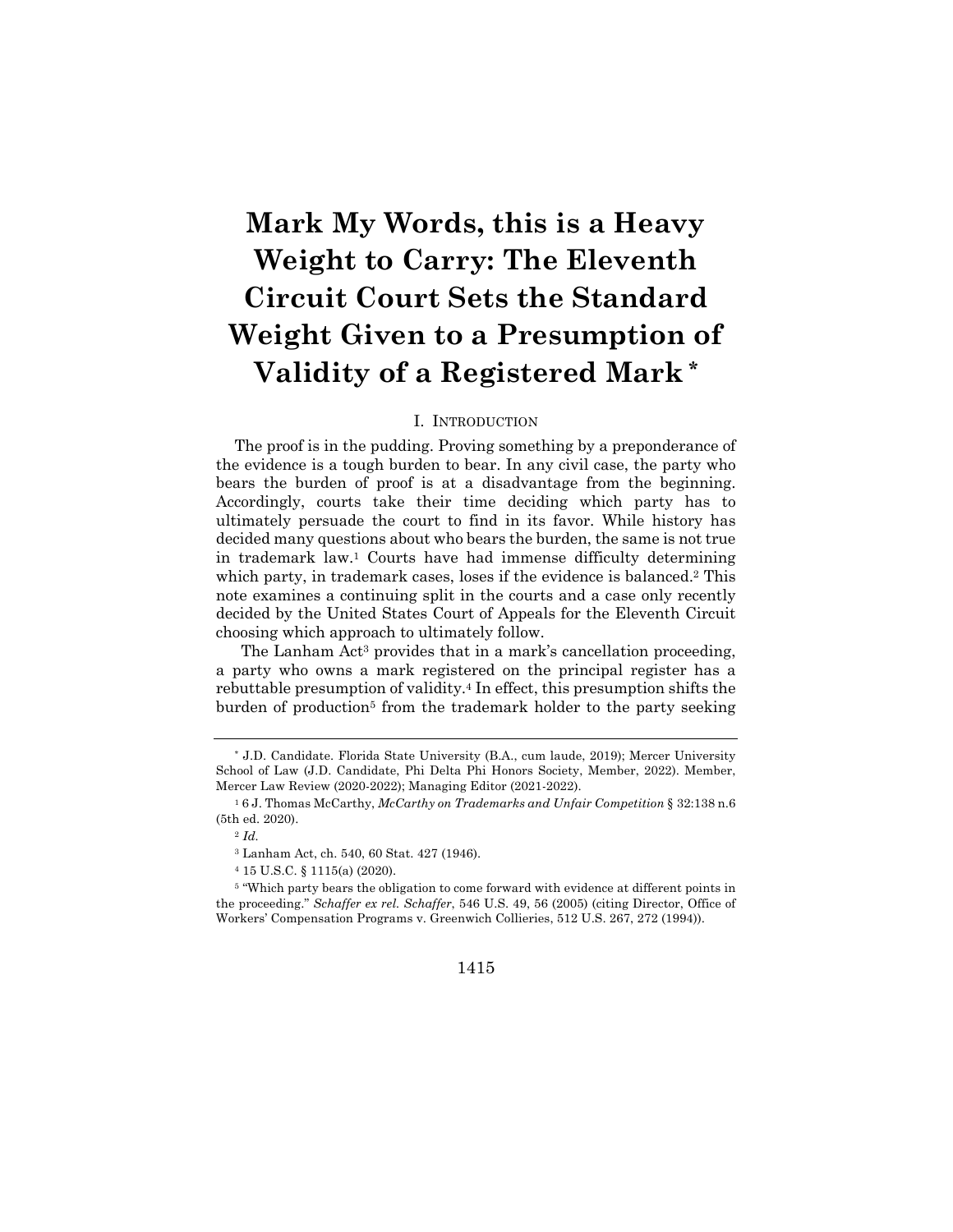cancellation of the mark.6 The statute is silent on which party bears the burden of persuasion.7 As a result, circuits are split on the issue. The majority of courts holds that the party seeking cancellation also bears the burden of persuasion.8 A minority of courts holds that the trademark registrant keeps the burden of persuasion.9 Some circuits have yet to decide whether to follow the majority or minority of courts. The United States Court of Appeals for the Eleventh Circuit is one of them. And so, In *Royal Palm Props., LLC v. Pink Palm Props., LLC*,10 the Eleventh Circuit followed the majority of courts and thus held, the party requesting cancellation of a mark bears both the burden of production and the ultimate burden of persuasion.11

# II. FACTUAL BACKGROUND

Royal Palm Properties (Royal Palm), a real-estate agency, specialized in buying and selling million-dollar homes in a high-end residential community located in Boca Raton, Florida, called Royal Palm Yacht & Country Club.12 One of Royal Palm's competitors, Pink Palm Properties (Pink Palm), a real-estate brokerage, was also located in Boca Raton, Florida. Pink Palm bought and sold luxury homes in various neighborhoods, including Royal Palm Yacht & Country Club. Only a portion of Pink Palm's business involved Royal Palm Yacht & Country Club's homes.13

Royal Palm applied for and obtained registration on the service mark<sup>14</sup> "Royal Palm Properties" in 2012 from the Patent and Trademark Office (PTO).15 In 2015, Royal Palm attempted to register "Royal Palm Properties" combined with an "RP" logo from the PTO. The PTO denied registration of the "composite trademark"16 for being "confusingly

<sup>6</sup> Royal Palm Props., LLC v. Pink Palm Props., LLC, 950 F.3d 776, 783 (11th Cir. 2020).

<sup>7</sup> "[I]dentifies which party must persuade the fact-finder in its favor to prevail and also identifies the party that loses if the evidence is balanced." 6 McCarthy, § 32:138. (citing Microsoft Corp. v. I4I Ltd. P'ship, 564 U.S. 91, 100 n.4, 131 S. Ct. 2238, 2245 (2011)).

<sup>8</sup> *Id.*

<sup>9</sup> *Id.*

<sup>10</sup> 950 F.3d 776 (11th Cir. 2020).

<sup>11</sup> *Royal Palm Props., LLC*, 950 F.3d at 783.

<sup>12</sup> *Id.* at 780.

<sup>13</sup> *Id.* at 781.

<sup>&</sup>lt;sup>14</sup> "Royal Palm Properties" is registered as a service mark, but throughout this article, will be referred to as a trademark interchangeably.

<sup>15</sup> *Id.* at 780.

<sup>&</sup>lt;sup>16</sup> "A trademark or service mark made up of several words that form a distinctive whole, even if the individual words are ordinary." *Composite Trademark*, *Black's Law Dictionary* (11th ed. 2019).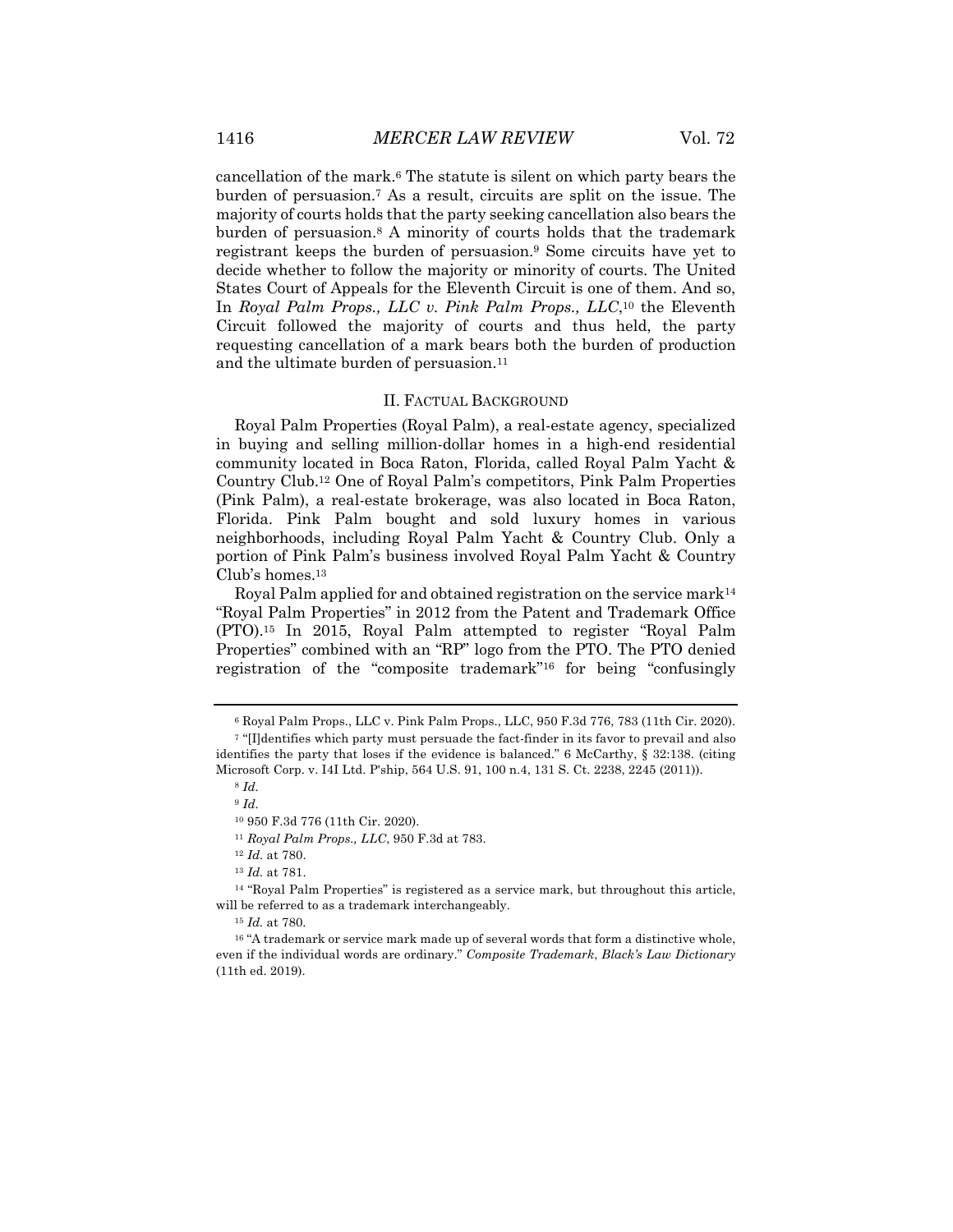similar"17 to two existing marks recorded in the Federal Registry in 2007 and 2008.18 These marks, "Royale Palms" and "Royale Palms at Kingston Shores," were registered by a Texas real estate company.19

In 2017, Royal Palm saw a link to property listings in Royal Palm Yacht & Country Club on Pink Properties' website, named "Royal Palm Properties."20 Royal Palm, believing Pink Palm infringed on its trademark, requested that it stop using Royal Palm's mark on its website. Pink Palm eventually took the link down to avoid further dispute. However, Royal Palm claimed the damage was already done.21

Royal Palm filed suit on April 17, 2017, against Pink Palm in the United States District Court for the Southern District of Florida.22 The complaint alleged that in violation of the Lanham Act, 15 U.S.C. § 1114,23 Pink Palm had "infringed its registered service mark, 'Royal Palm Properties.'"24 In its answer, Pink Palm denied infringement and filed a counterclaim for a declaration that Royal Palm's trademark lacked the requirements needed for trademark protection. The jury upheld the service mark but found Pink Palm had not infringed it.25 After the jury returned its verdict, Pink Palm renewed its motion for judgment as a matter of law on its trademark cancellation claim.26 The trial court granted the motion, invalidating the "Royal Palm Properties" registration. The PTO can only register certain "distinctive" marks under the Lanham Act, 15 U.S.C. § 1051(a)(3)(D), $27$  and the United States District Court for the Southern District of Florida found that the "Royal Palms Properties" mark was not distinctive. The district court found that the PTO wrongly allowed registration of the mark. Therefore, the court held the cancellation of Royal Palm's mark was proper.<sup>28</sup>

<sup>26</sup> *Id.*

<sup>17</sup> *Royal Palm Props., LLC*, 950 F.3d at 781.

<sup>18</sup> This did not affect the "Royal Palm Properties" mark that was registered in 2012. *Id.*

<sup>19</sup> *Id.*

<sup>20</sup> *Id.*

<sup>21</sup> *Id.*

<sup>22</sup> *Id.*

 $23$  15 U.S.C. § 1114(1)(a) provides:

Any person who shall, without the consent of the registrant- use in commerce any reproduction, counterfeit, copy, or colorable imitation of a registered mark in connection with the sale, offering for sale, distribution, or advertising of any goods or services on or in connection with which such use is likely to cause confusion, or to cause mistake, or to deceive; or…shall be liable in a civil action by the registrant for the remedies hereinafter provided…

<sup>24</sup> *Royal Palm Props., LLC*, 950 F.3d at 781.

<sup>25</sup> *Id.*

<sup>27</sup> 15 U.S.C. § 1051(a)(3)(D) (2018).

<sup>28</sup> *Royal Palm Props., LLC*, 950 F.3d at 781–82.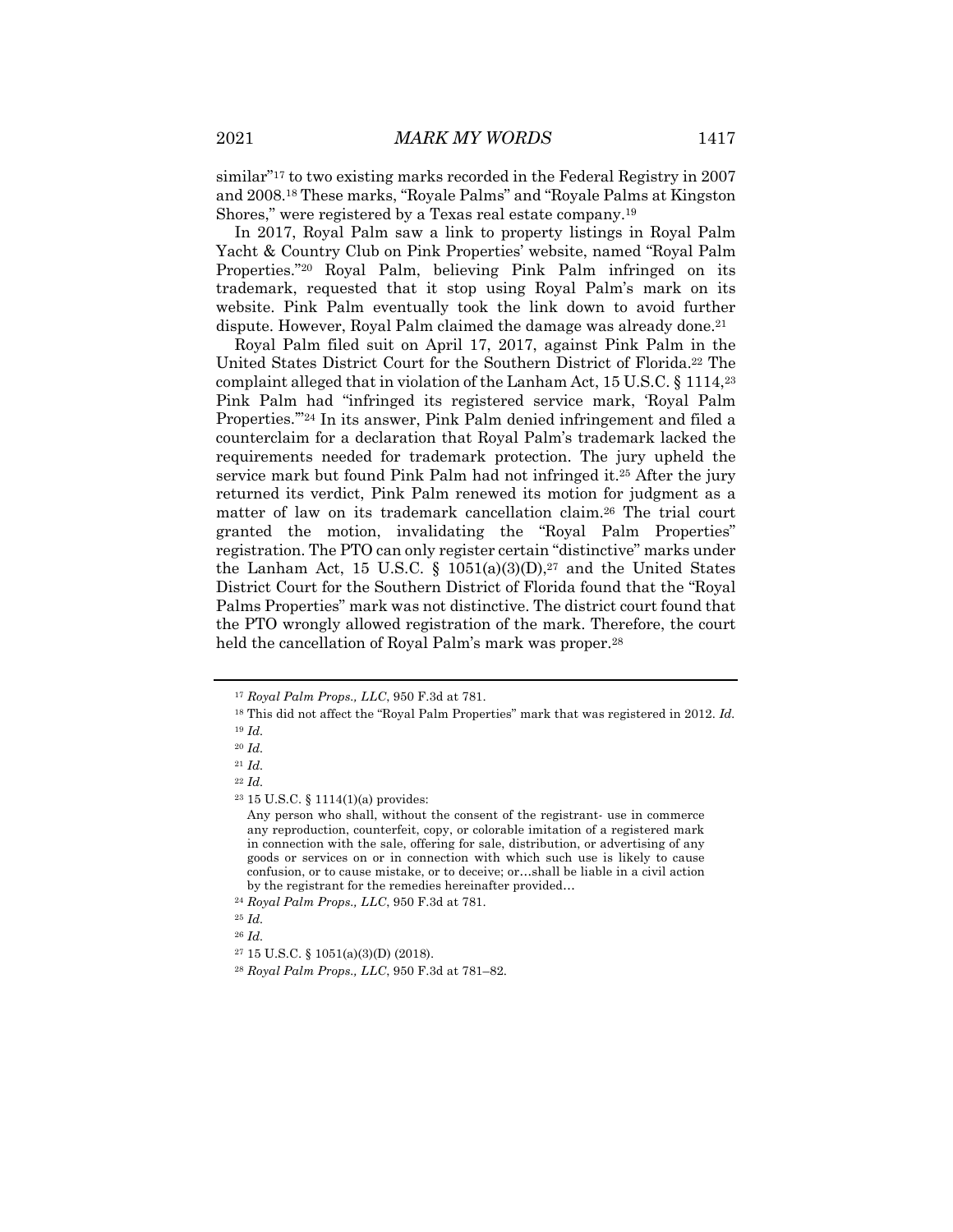Royal Palm appealed.29 On appeal, the United States Court of Appeals for the Eleventh Circuit reversed the judgment.30 The court held that Pink Palm had the burden to show, by preponderant evidence, that the mark, "Royal Palm Properties," lacked distinctiveness and failed to make the requisite showing.31

# III. LEGAL BACKGROUND

# *A. Is it Protectable?*

A service mark is "any word, name, symbol, or device, or any combination thereof–used by a person . . . to identify and distinguish the services of one person, including a unique service, from the services of others and to indicate the source of the services, even if that source is unknown."32 A mark is distinctive when consumers identify the mark with the represented goods or services.<sup>33</sup> A mark can either be "inherently" distinctive or can "acquire distinctiveness."34 There are four categories of distinctiveness.35 One category of distinctiveness is a descriptive term, which identifies a quality or characteristic of a service.36 A descriptive term, since not inherently distinctive, can gain service mark protection only if it acquires distinctiveness through secondary meaning.37

A service mark has acquired secondary meaning when, in the public mind, the name is associated with the source of the service, and not just the service itself.38 In other words, the targeted audience identifies the

<sup>29</sup> *Id.*

<sup>30</sup> *Id.* at 790.

<sup>31</sup> *Id.* at 786.

<sup>32</sup> Though service marks and trademarks are slightly different, they will be used interchangeably throughout this article. Lovely Skin, Inc. v. Ishtar Skin Care Prods., LLC, 745 F.3d 877, 882 n.3 (8th Cir. 2014) (quoting 15 U.S.C. § 1127 (2018)).

<sup>33</sup> Welding Servs., Inc. v. Forman, 509 F.3d 1351, 1357 (11th Cir. 2007).

<sup>34</sup> *Id.*

<sup>35</sup> Am. Tv & Communs. Corp. v. Am. Communs. & Tv, Inc., 810 F.2d 1546, 1548 (11th Cir 1987).

<sup>36</sup> There are three other categories of distinctiveness: generic; suggestive; and arbitrary or fanciful. "A generic name suggests the basic nature of the article or service." A suggestive term suggests a characteristic of the services and would require use of the imagination of the consumer to be understood as descriptive. Lastly, an arbitrary or fanciful name has not relationship to the services. A generic name is generally incapable of achieving service mark protection. Suggestive and arbitrary or fanciful marks are inherently distinctive and therefore, protectible without proof of a secondary meaning. *Id.* at 1548–49.

<sup>37</sup> *Id.*

<sup>38</sup> 1 Anne Gilson Lalonde, *Gilson on Trademarks* § 2.06 (2020).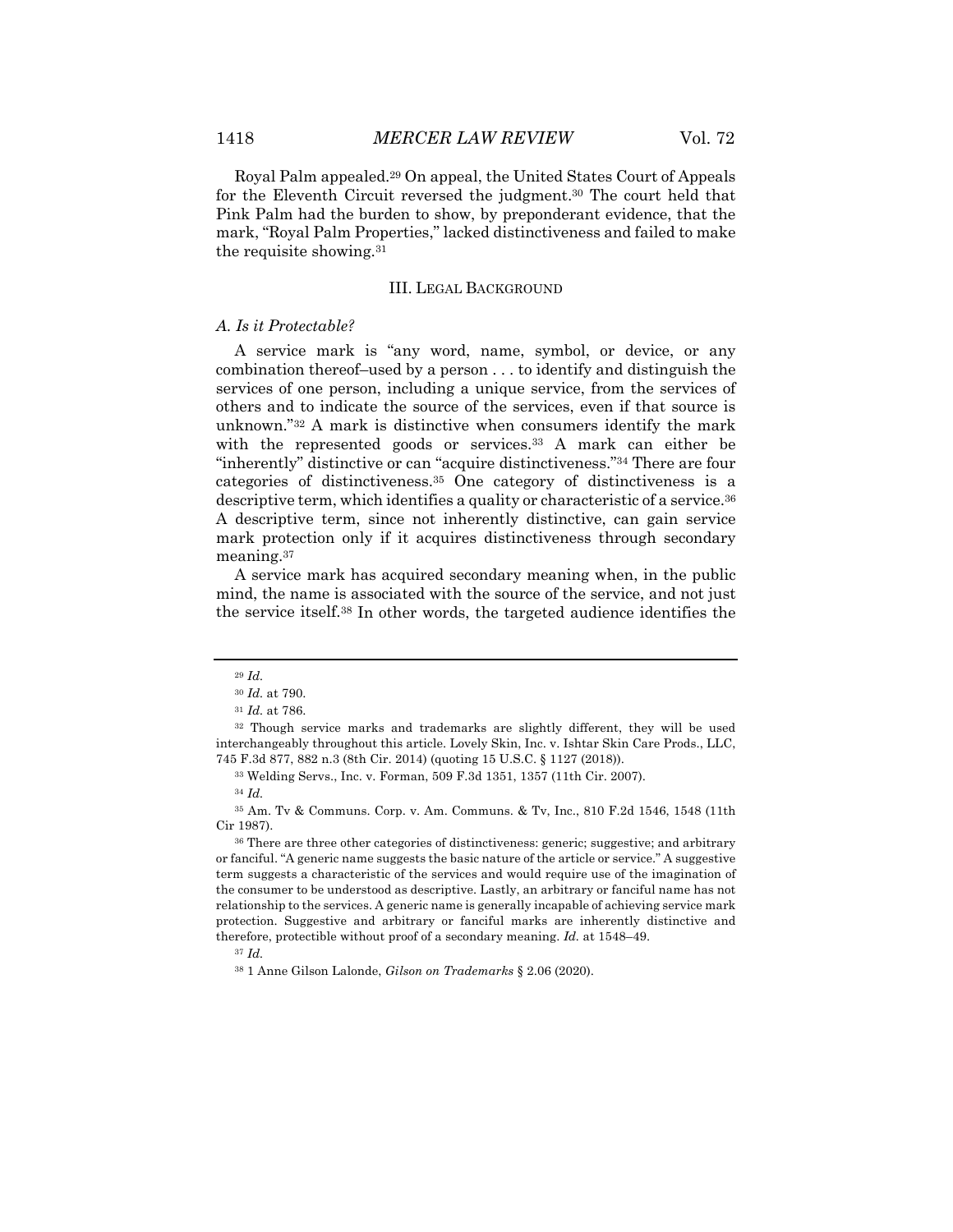term as a single service from a single company.39 Establishing secondary meaning of a descriptive term requires a high degree of proof.40

The Patent and Trademark Office (PTO) may only grant applications for registration to marks that are distinctive.41 Under Section 2(f) of the Lanham Act,<sup>42</sup> marks that have acquired distinctiveness through secondary meaning are permitted registration with the PTO.43 Thus, a service mark registered "under Section 2(f) creates a rebuttable presumption that the mark has attained secondary meaning."44 Once the PTO grants the registration of a mark, it is officially registered on the principal register, provided no party has succeeded in opposing the registration.45

Once a party has registered a trademark, there is a presumption of validity on the mark.46 A party can still petition for cancellation of the mark.<sup>47</sup> Under 15 U.S.C. § 1115(a)<sup>48</sup> of the Lanham Act, any mark registered by the PTO is "prima facie evidence of the validity of the registered mark and of the registration of the mark."49 Since the Supreme Court of the United States has yet to establish a uniform standard regarding what weight courts should give to prima facie evidence of validity, the lower courts have developed an approach on their own.50

Conagra, Inc. v. Singleton, 743 F.2d 1508, 1513 (11th Cir. 1984).

<sup>44</sup> *Id.*

<sup>48</sup> § 1115(a).

<sup>49</sup> § 1115(a).

<sup>39</sup> *Am. Tv & Communs. Corp.*, 810 F.2d at 1549 (citing American Heritage Life Insurance Co. v. Heritage Life Insurance Co., 494 F.2d 3, 12 (5th Cir. 1974)).

<sup>40</sup> *Id.* The Eleventh Circuit uses four factors to decide if a descriptive mark has acquired distinctiveness:

<sup>(1)</sup> the length and manner of its use; (2) the nature and extent of advertising and promotion; (3) the efforts made by the plaintiff to promote a conscious connection in the public's mind between the name and the plaintiff's product or business; and (4) the extent to which the public actually identifies the name with the plaintiff's product or venture.

<sup>41</sup> § 1052(f).

<sup>42</sup> § 1052(f).

<sup>43</sup> Lalonde, § 2.06, n.3.

<sup>45</sup> § 1052.

<sup>46</sup> *Royal Palm Props., LLC*, 950 F.3d at 784.

<sup>47</sup> Coach House Rest., Inc. v. Coach & Six Rests., Inc., 934 F.2d 1551, 1557 (11th Cir 1991).

<sup>50</sup> *Royal Palm Props., LLC*, 950 F.3d at 783.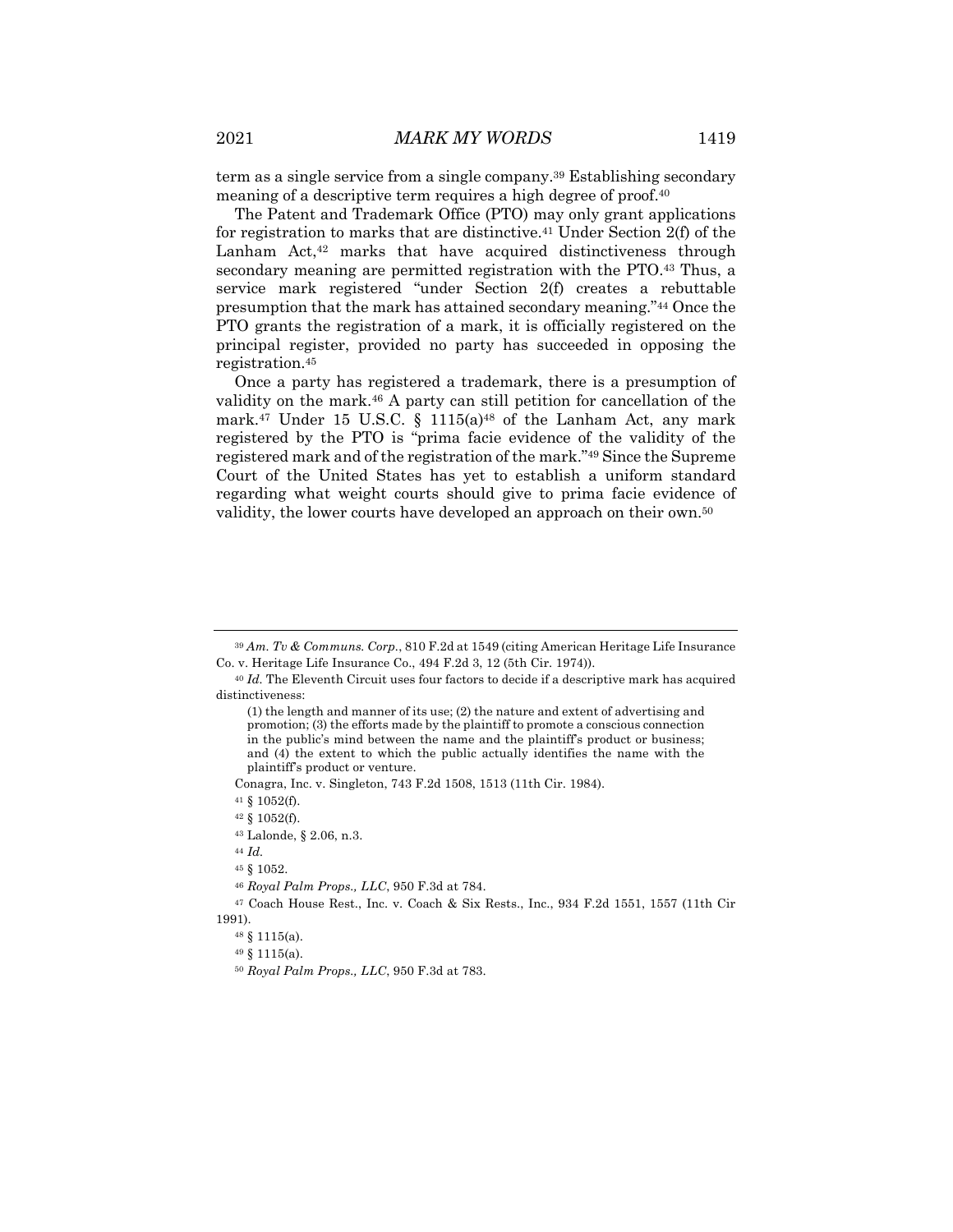## *B. To Share the Burden or Not to Share the Burden*

#### **1. The Majority Approach**

The majority of courts51 holds that the burden of persuasion is on the party attempting to cancel the registration of a mark, connoting, the party seeking cancellation has the ultimate burden of proving the registration is invalid by a preponderance of the evidence.52 Courts will generally acquiesce to the decision of the PTO in deciding to register a mark.53 In 1958, the United States Court of Appeals for the Second Circuit made one of the earliest showing of deference to PTO's decisions.54 In *Aluminum Fabricating Co. v. Season-All Window Corp.*,55 the Second Circuit held, where the PTO allowed registration of a mark, a strong presumption of validity of the mark is given.56 The court explained that while the circuit courts have jurisdiction to hear cancellation proceedings, courts should be wary of overruling the actions of the PTO.57 Congress granted the PTO power to make preliminary decisions on whether a mark achieved federal trademark protection.<sup>58</sup> The party requesting cancellation must prove that the board erred in registering the mark by a preponderance of the evidence.59 Accordingly, courts should only cancel a registered mark where the opposing party has put forth more evidence than the registrant to tip the scales in its favor.<sup>60</sup>

The registrant of a mark registered under Section 2(f) of the Lanham Act receives a presumption of acquired distinctiveness.61 In 1994, the United States Court of Appeals for the Eighth Circuit analyzed whether registered marks receive a presumption of both inherent and acquired distinctiveness.62 In *Aromatique, Inc. v. Gold Seal, Inc.*,63 the court held

<sup>51</sup> The circuits that follow the majority holding are the First, Second, Sixth, Eighth, Tenth, District of Columbia, Federal, (and now) Eleventh Circuits. 6 McCarthy, *supra* note 1 § 32:138.

<sup>52</sup> Cold War Museum, Inc. v. Cold War Air Museum, Inc., 586 F.3d 1352, 1358 (Fed. Cir. 2009).

<sup>53</sup> Aluminum Fabricating Co. v. Season-All Window Corp*.*, 259 F.2d 314, 316 (2nd Cir. 1958).

<sup>54</sup> *See Aluminum Fabricating Co.*, 259 F.2d 314.

<sup>55</sup> 259 F.2d 314 (2nd Cir. 1958).

<sup>56</sup> *Aluminum Fabricating Co.*, 259 F.2d at 317.

<sup>57</sup> *Aluminum Fabricating Co.*, 259 F.2d at 316.

<sup>58</sup> *Id.*

<sup>59</sup> *Id.*

<sup>60</sup> *Id.*

<sup>61</sup> Aromatique, Inc. v. Gold Seal, Inc., 28 F.3d 863, 869 (8th Cir. 1994).

<sup>62</sup> *See Aromatique, Inc.*, 28 F.3d 863.

<sup>63</sup> 28 F.3d 863 (8th Cir. 1994).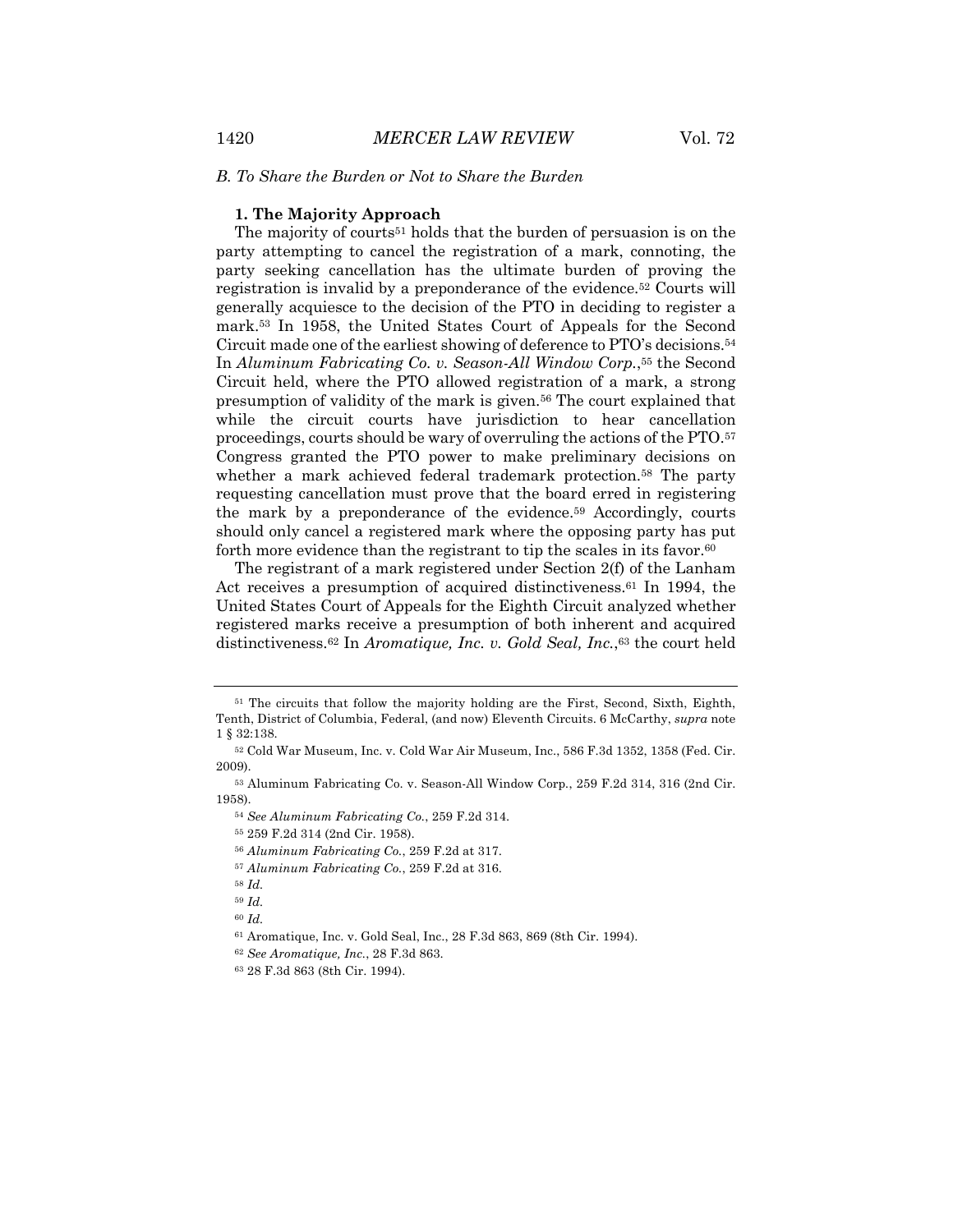that the presumption given to a mark depends on whether the PTO required evidence of a secondary meaning.64 Since the PTO required Aromatique, Inc. to show proof of secondary meaning, Aromatique, Inc.'s mark retains a strong presumption that the mark has acquired distinctiveness.65 Had the PTO granted Aromatique, Inc. registration without proof of secondary meaning, Aromatique, Inc. would have a strong presumption of inherent distinctiveness.66 A mark is only given a presumption for the kind of distinctiveness it was registered as.67

In the early 2000s, circuit courts began discussing what happens if the party seeking cancellation meets its initial burden of production.68 In *Borinquen Biscuit Corp. v. M.V. Trading Corp.*,<sup>69</sup> the United States Court of Appeals for the First Circuit held that the burden of proof shifts to the trademark registrant only if the party seeking cancellation brings forth enough evidence to overcome the initial burden of production.<sup>70</sup> Borinquen Biscuit Corp. registered the mark "RICA" and its packaging, for its semi-sweet galleta in 1969.71 In 2003, M.V. Trading Corp. began selling a similar looking galleta under the name "Nestle Ricas." After a failed attempt at requesting that M.V. Trading Corp. stop selling their galleta using the name "Ricas," Borinquen Biscuit Corp. brought this suit alleging trademark infringement.72 The First Circuit held, if the defendant has met its initial burden of production by showing that the registered mark is merely descriptive, the burden of proof shifts back to the party seeking protection to show that its mark has acquired secondary meaning.73 But, since M.V. Trading Corp. did not show by a preponderance of the evidence that the mark, "RICA," was merely descriptive, Borinquen Biscuit Corp. was not required to bring forth

<sup>71</sup> A galleta is a Spanish word that when translated to English refers to all cookies, crackers, and biscuits. *Id.* at 114.

<sup>72</sup> M.V. brought a counterclaim requesting cancellation of Borinquen's mark. During a preliminary injunction hearing, the court found that Borinquen was likely to succeed in establishing that its mark required protection and that M.V.'s "Nestle Ricas" mark infringed on Borinquen's registered mark. Therefore, M.V. filed this interlocutory appeal alleging the district court erred in concluding Borinquen did not need to establish that its mark, "RICA," had acquired secondary meaning. *Id.*

<sup>64</sup> *Id.* at 870.

<sup>65</sup> *Id.* at 869.

<sup>66</sup> Borinquen Biscuit Corp. v. M.V. Trading Corp., 443 F.3d 112, 117 (1st Cir. 2006).

<sup>67</sup> *Aromatique, Inc.*, 28 F.3d at 869.

<sup>68</sup> *See Borinquen Biscuit Corp.*, 443 F.3d 112.

<sup>69</sup> 443 F.3d 112 (1st Cir. 2006).

<sup>70</sup> *Borinquen Biscuit Corp.*, 443 F.3d at 118.

<sup>73</sup> *Id.* at 118.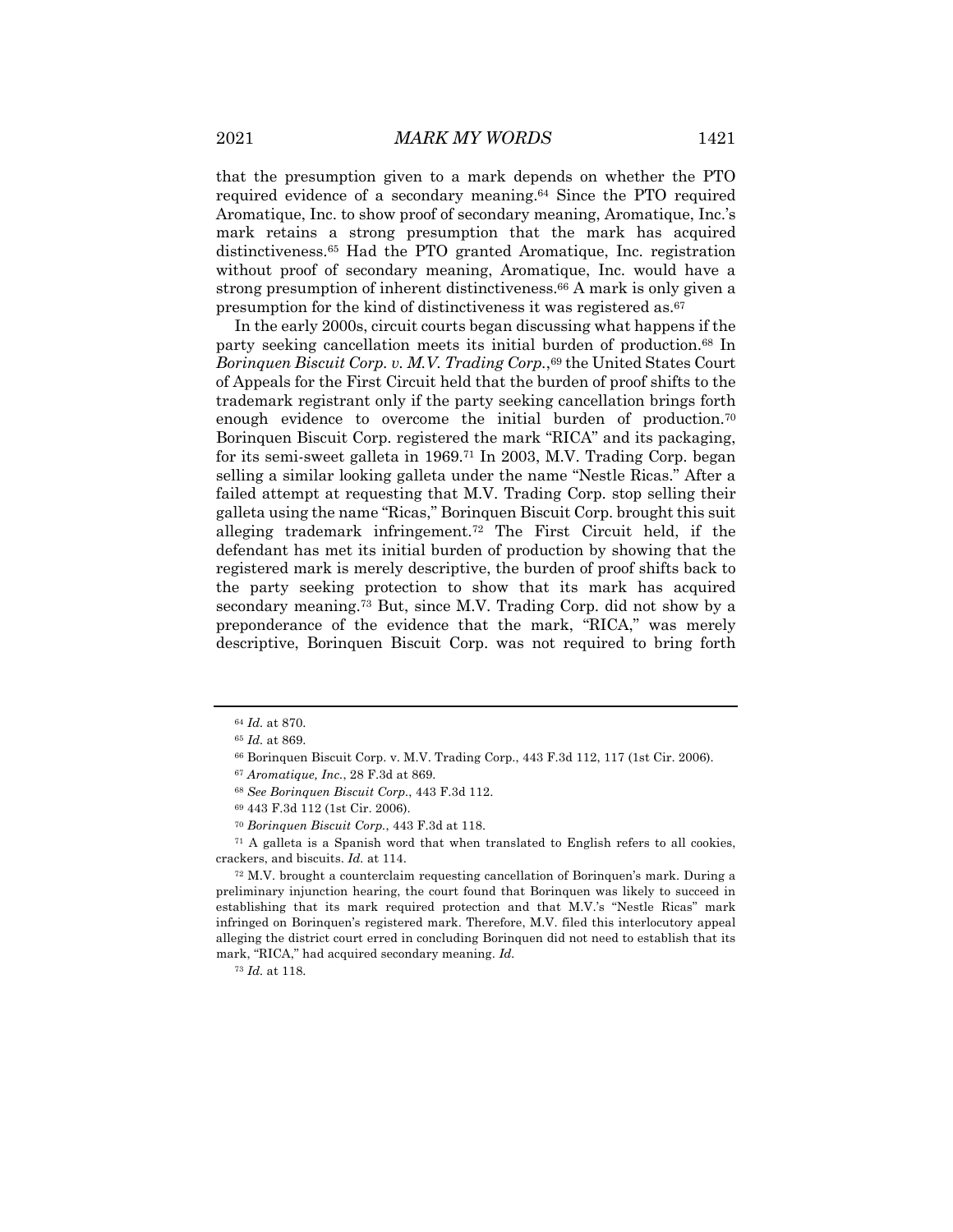evidence proving its mark had acquired secondary meaning.74 Other circuit courts began following the decision in *Borinquen Biscuit Corp.*<sup>75</sup>

In *Cold War Museum, Inc. v. Cold War Air Museum, Inc.*,76 the United States Court of Appeals for the Federal Circuit discussed which burdens shift to the party who is seeking to cancel registration of a trademark.<sup>77</sup> This appeal arose from the PTO, Trademark Trial and Appeal Board granting a petition to cancel registration of the trademark, "THE COLD WAR MUSEUM." The PTO found the mark merely descriptive of museum services regarding the cold war when it was registered.78

The Federal Circuit reversed the lower court's ruling and held that Cold War Museum, Inc., registrant, was not required to bring forth any evidence because Cold War Air Museum, Inc., the petitioner for cancellation, failed to prove a prima facie case that the mark lacked acquired distinctiveness.79 To establish a prima facie case, the petitioner "must 'present sufficient evidence or argument on which the board could reasonably conclude' that the party has overcome the record evidence of acquired distinctiveness."80 The court explained that the burden of producing evidence defending registration shifts to the registrant, only if, the party seeking cancellation establishes a sufficient showing of invalidity.81 Once both parties have presented all of their evidence, the court must decide whether the party petitioning cancellation had reached its ultimate burden on persuasion.82

Further, in *Lovely Skin, Inc. v. Ishtar Skin Care Prods., LLC*,83 the Eighth Circuit established the focus of inquiry when determining whether to shift the burden of proof back to the registrant.<sup>84</sup> The court stated that when the PTO registers a mark, the outcome of the case no longer rests upon whether the registrant provided evidence of acquired distinctiveness at the time of their registrations.85 Rather, it depends on whether the party seeking cancellation met its burden of establishing

<sup>79</sup> *Id.*

<sup>84</sup> *See id.*

<sup>74</sup> *Id.* at 118–19.

<sup>75</sup> *See Cold War Museum, Inc.*, 586 F.3d 1352; *Lovely Skin, Inc.*, 745 F.3d 877.

<sup>76</sup> 586 F.3d 1352.

<sup>77</sup> *Id.* at 1359.

<sup>78</sup> *Id.* at 1354.

<sup>80</sup> *Id.* (quoting Yamaha Int'l Corp. v. Hoshino Gakki Co., 840 F.2d 1572, 1576–77 (Fed. Cir. 1988).

<sup>81</sup> *Id.* at 1358.

<sup>82</sup> *Id.*

<sup>83</sup> 745 F.3d 877 (8th Cir. 2014).

<sup>85</sup> *Id.* at 886.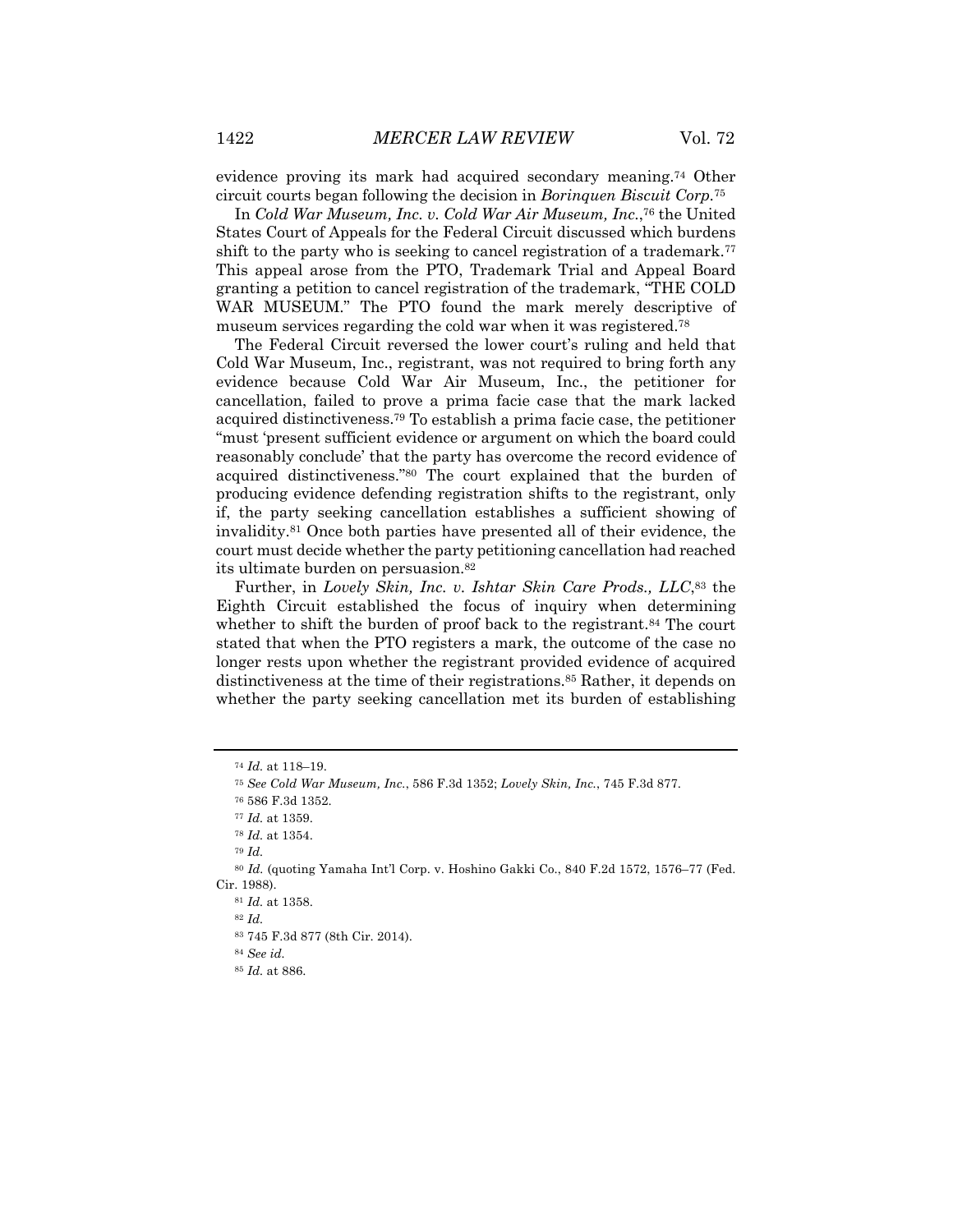## **2. The Minority Approach87**

A minority of courts holds that the party seeking cancellation has overcome the rebuttable presumption when it has established the generic or descriptive nature of the mark.88 In *Amazing Spaces, Inc. v. Metro Mini Storage*,<sup>89</sup> Amazing Spaces, Inc. (Amazing Spaces), a self-storage services company and trademark registrant, brought suit against a competitor for trademark infringement.90 Metro Mini Storage (Metro), the competitor, counterclaimed, alleging that Amazing Spaces made false representations in its registration application. The United States District Court for the Southern District of Texas granted summary judgment for Metro on the grounds that Amazing Spaces' mark was an invalid service mark.91 On appeal, the United States Court of Appeals for the Fifth Circuit held, Amazing Spaces' service mark was not a legally protectable trademark.92 The Fifth Circuit reasoned that once sufficient evidence of invalidity is produced to overcome the presumption, though the evidence remains, the presumption is deemed "neutralized"93 and is no longer at issue in the case.94

Similarly, the United States Court of Appeals for the Seventh Circuit began its analysis of the meaning of presumption in *Liquid Controls Corp. v. Liquid Control Corp.*<sup>95</sup> There, the plaintiff, Liquid Controls Corp., a liquid control manufacturing corporation, secured federal trademark protection on the term "Liquid Controls" in 1984, which it has been using since 1956. The defendant, Liquid Control Corp., a liquid dispenser corporation, began using the name "Liquid Control" on their products in 1973. After registering their mark, Liquid Controls Corp. filed a complaint against Liquid Control Corp. in the United States District Court for the Northern District of Illinois, Eastern Division alleging trademark infringement, consumer confusion, and two state law

<sup>86</sup> *Id.* at 886.

<sup>87</sup> The United States Court of Appeals for the Fourth, Fifth, and Seventh Circuits all follow this approach. 6 McCarthy  $\S$  32:138 n.6.

<sup>88</sup> Xtreme Lashes, LLC v. Xtended Beauty, Inc., 576 F.3d 221, 232 (5th Cir. 2009).

<sup>89</sup> 608 F.3d 225 (5th Cir. 2010).

<sup>90</sup> The registrant also brought claims for trade dress infringement, copyright infringement, unfair competition, and violation of Texas Anti-Dilution Statute. *Id.* at 230.

<sup>91</sup> *Id.* at 233.

<sup>92</sup> *Id.* at 239.

<sup>93</sup> *Id.* at 239.

<sup>94</sup> *Id.*

<sup>95</sup> 802 F.2d 934 (7th Cir. 1986).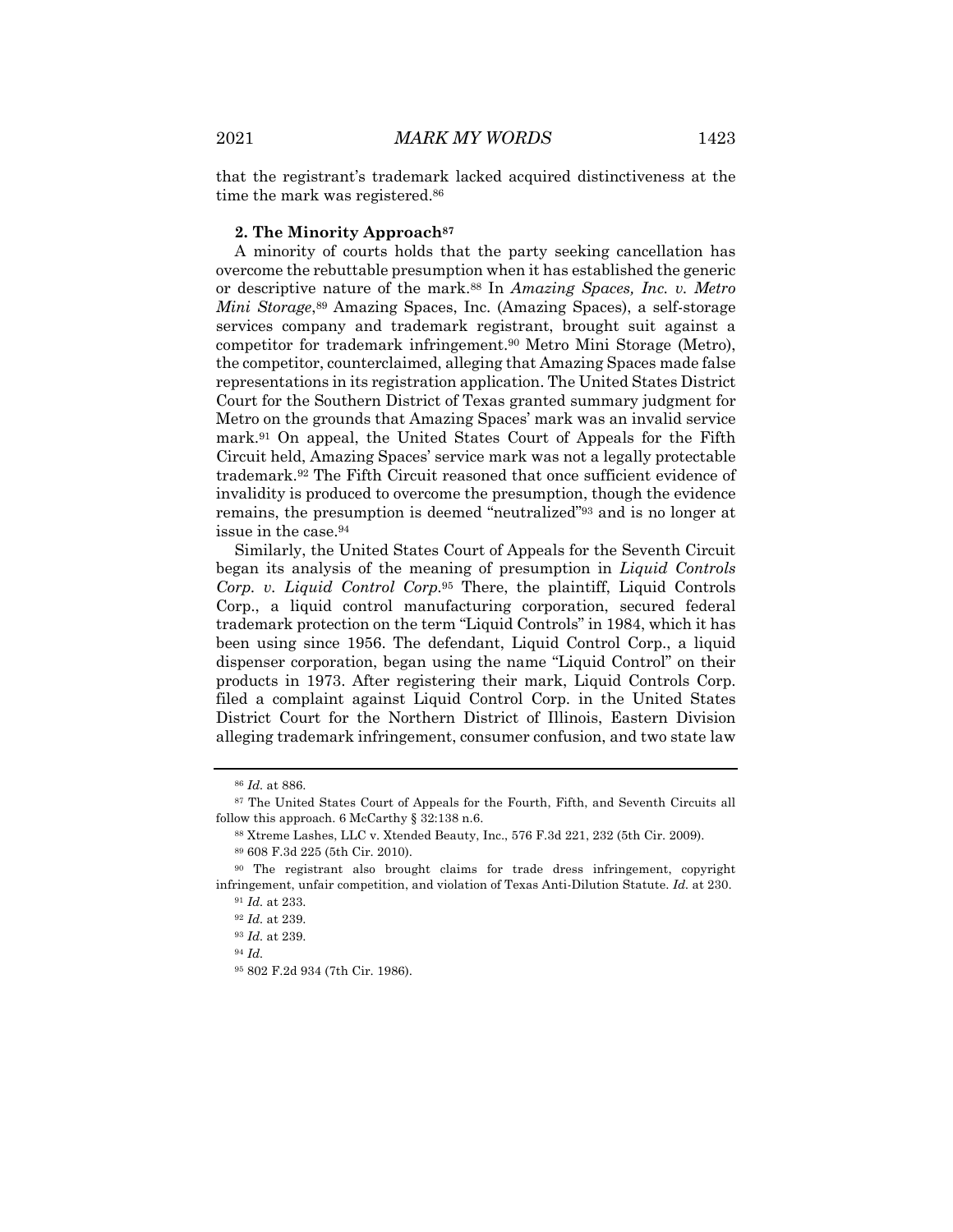claims.96 Liquid Control Corp. filed a motion for summary judgment, which the lower court granted.<sup>97</sup>

On appeal, the Seventh Circuit held that there was no issue of material fact on whether the term "liquid controls" was generic and caused consumer confusion, affirming the district court's grant of summary judgment.98 The circuit court reasoned that while the plaintiff had a presumption that its registered mark was not generic or merely descriptive, or, if it was, then the mark had achieved secondary meaning, the presumption is overcome once the defendant meets its burden of production by showing genericness or descriptiveness.99 Thus, the presumption "bursts" once sufficient evidence of genericness is brought.100 Therefore, there is no longer a genuine issue of material fact preventing summary judgment.101

Later, in *Door Sys., Inc. v. Pro-Line Door Sys., Inc.*,102 the Seventh Circuit expanded on its view of the deference to give a presumption.103 Door Systems, Inc. (Door Systems) filed a complaint against Pro-Line Door Systems, Inc. (Pro-Line) alleging a violation of both § 32 of the Lanham Act, 15 U.S.C. § 1114(1)<sup>104</sup> and § 43(a), 15 U.S.C. § 1125(a),<sup>105</sup> trademark infringement and false designation of origin.106 Both Door Systems and Pro-Line sold overhead, electric garage doors together with the remote to open and close them. Door Systems had been selling these products under the mark "Door Systems" since 1980 and registered the trademark in 1989. In 1986, the defendant incorporated Pro-Line and began doing business. The district court granted Pro-Line's motion for summary judgment on both counts, finding that "door systems" was a generic term and therefore cannot be trademark protected. Thus, the likelihood of confusion claim was nil.107

On appeal, the Seventh Circuit affirmed the district court's holding.108 The court reiterated its stance on presumption of validity stating, "The presumption of validity that federal registration confers . . . evaporates

 *Id.* at 935. <sup>97</sup> *Id. Id.* at 941. *Id.* at 938. <sup>100</sup> *Id.*  <sup>101</sup> *Id.* 83 F.3d 169 (7th Cir. 1996). <sup>103</sup> *Id.* § 1114(1). § 1125(a). *Door Sys., Inc.*, 83 F.3d at 170. <sup>107</sup> *Id. Id.* at 174.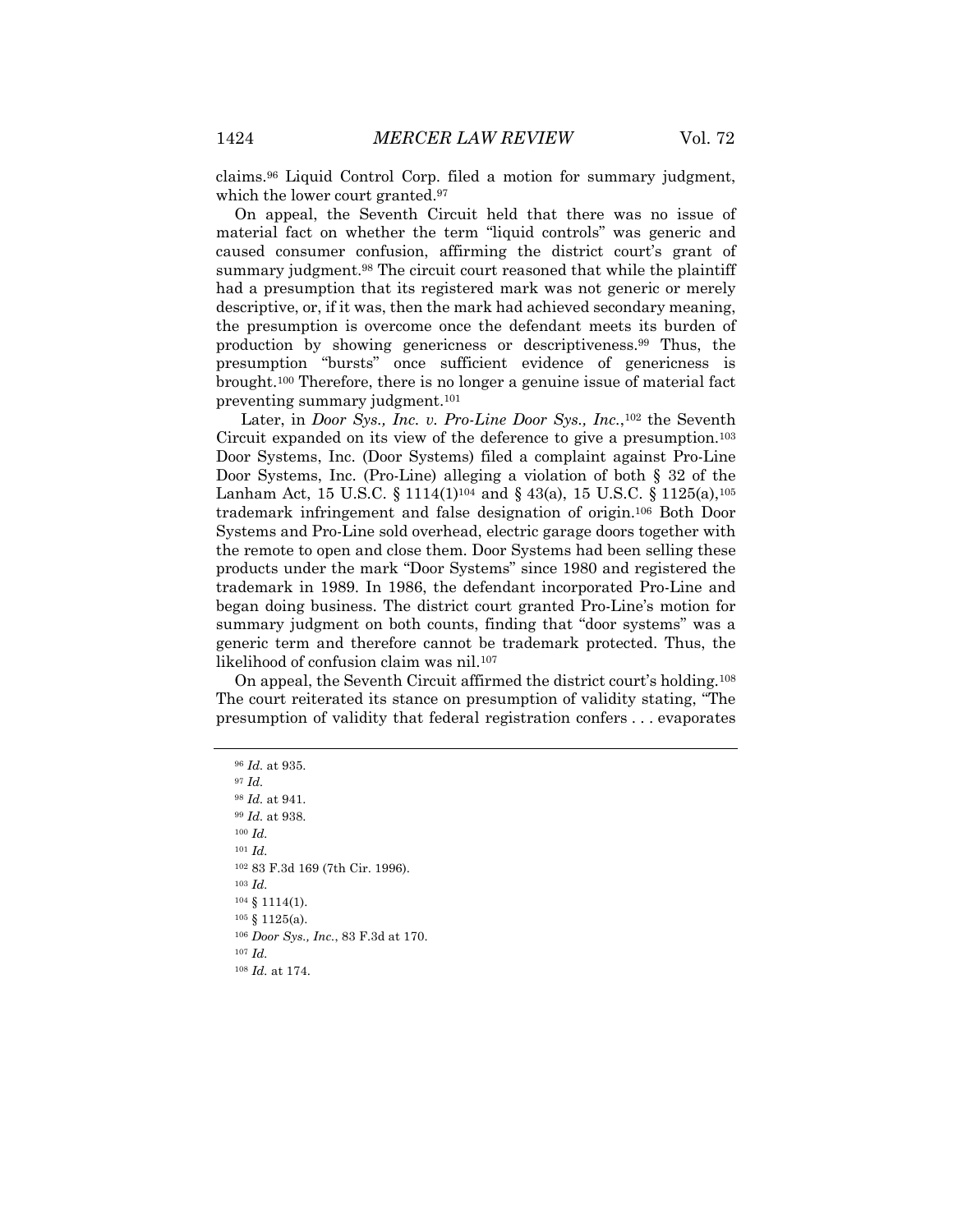as soon as evidence of invalidity is presented."109 Further, the court states that the only function of a presumption is to incite certain evidence, and when such function is performed, the presumption no longer exists.<sup>110</sup> In *Custom Vehicles, Inc. v. Forest River, Inc.*,111 the Seventh Circuit goes as far as to say that "the presumption of validity that registration creates is easily rebuttable, since it merely shifts the burden of production to the alleged infringer."112

# IV. COURT'S RATIONALE

In *Royal Palm Props., LLC*, the United States Court of Appeals for the Eleventh Circuit held that the party seeking cancellation of a service mark has the burden of both production and persuasion to prove that the mark lacks distinctiveness by a preponderance of the evidence.113 Further, the court of appeals held that holders of registered trademarks are not granted presumptions of both inherent and acquired distinctiveness. Rather, registrants are only entitled to one type of distinctiveness based on whether the registrant brought forth evidence showing the mark had acquired distinctiveness at the time of registration.114 Since *Royal Palm Props., LLC* was a case of first impression, the Eleventh Circuit sought guidance from other courts whom previously decided the weight afforded to the presumption.<sup>115</sup>

Judge Kevin C. Newsom, writing for the court, began the analysis by addressing Pink Palm's argument, challenging Royal Palm's mark on the ground that the mark lacked distinctiveness and therefore, required cancellation.116 Pink Palm asserts that Royal Palm's mark, "Royal Palm Properties," lacks distinctiveness on two grounds.117 First, Pink Palm claims the mark is purely descriptive of the services provided. Second, Pink Palm contends the mark failed to achieve a secondary meaning.118 Pink Palm contended that Royal Palm had the burden of proving acquired distinctiveness and claimed the evidence Royal Palm presented

<sup>110</sup> *Id.*

<sup>109</sup> *Id.* at 172 (citing *Liquid Controls Corp.*, 802 F.2d at 938).

<sup>111</sup> 476 F.3d 481 (7th Cir. 2007).

<sup>112</sup> *Id.* at 486; *see also Door Systems, Inc.*, 83 F.3d at 172.

<sup>113</sup> *Royal Palm Props., LLC*, 950 F.3d at 783.

<sup>114</sup> *Id.* at 783–84.

<sup>115</sup> *See id.*

<sup>116</sup> *Id.* at 782.

<sup>117</sup> *Id.* at 783.

<sup>118</sup> *Id.*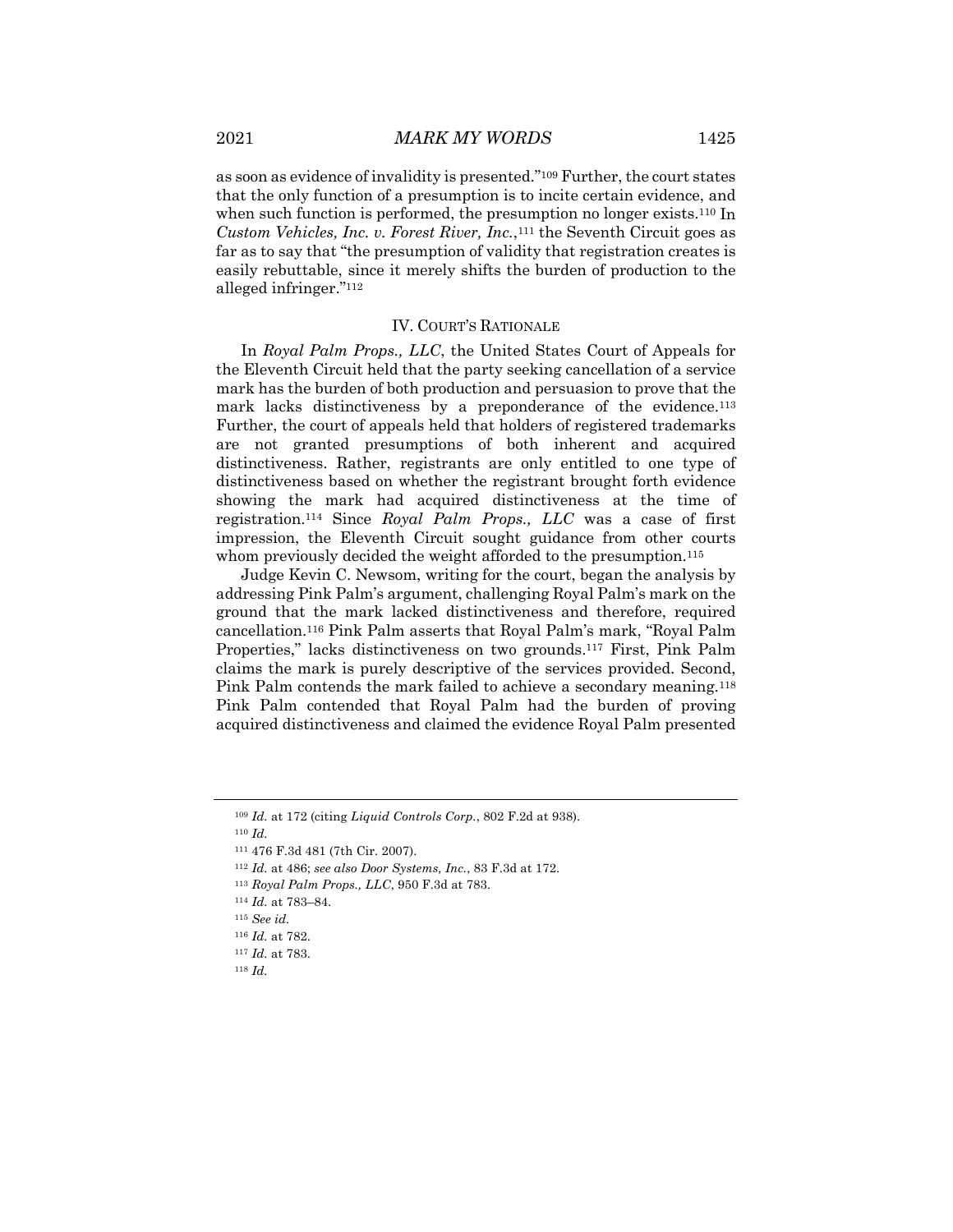failed to overcome that burden.<sup>119</sup> The court reviewed Section 1115(a), of the Lanham Act,<sup>120</sup> for support.<sup>121</sup> Section 1115(a) grants owners of registered marks a presumption of validity, especially for cancellation proceedings.122 Since the weight of the presumption was a matter of first impression for this court, the court looked to other circuit courts for guidance.123 Though there is a split in circuits on this issue, the court was quick to adopt the majority approach.124

The majority of jurisdictions holds that to overcome the presumption of validity on a distinctiveness challenge, the party petitioning cancellation bears both the burden of production and the ultimate burden of persuasion.125 In *Aluminum Fabricating Co.*, the United States Court of Appeals for the Second Circuit held that the contestant of the registration merely presenting enough evidence to equal out the scales is not enough, and only meets the initial burden of production.126 The Eleventh Circuit followed this rationale and held that in order to move forward, the party seeking cancellation must overcome the initial burden of production.127

Only if the party seeking cancellation overcomes the presumption by a preponderance of the evidence does the burden shift back to the registrant.128 If the burden shifts to the registrant, the registrant has the burden of producing evidence proving the distinctiveness of the mark.129 Thus, the Eleventh Circuit concluded, Royal Palms had no burden of furnishing evidence to support the distinctiveness of its mark.130 Conversely, the burden was on Pink Palm, the party seeking cancellation of the registration, to prove otherwise.131

Next, the court determined whether the registrant was given both the presumption of validity on inherent distinctiveness and acquired

<sup>125</sup> *Id.*; *see also Cold War Museum, Inc.*, 586 F.3d at 1356.

<sup>129</sup> *Id.*

<sup>131</sup> *Id.*

<sup>119</sup> The weight a court gives to the presumption of validity depends on who bears the burden of proof. *Id.* at 785.

<sup>120</sup> § 1115(a).

<sup>121</sup> *Royal Palm Props., LLC*, 950 F.3d at 783.

<sup>122</sup> *Id.*; *see also* § 1115(a).

<sup>123</sup> *Id.* at 784 n.2.

<sup>124</sup> *Id.* at 783–84.

<sup>126</sup> *Aluminum Fabricating Co.*, 259 F.2d at 316.

<sup>127</sup> *Royal Palm Props., LLC*, 950 F.3d at 784. The petitioner meeting its initial burden of production only equals out the presumption of validity but is not enough to prevail on the claim. *Aluminum Fabricating Co.*, 259 F.2d at 316.

<sup>128</sup> *Cold War Museum, Inc.*, 586 F.3d at 1358.

<sup>130</sup> *Royal Palm Props., LLC*, 950 F.3d at 785.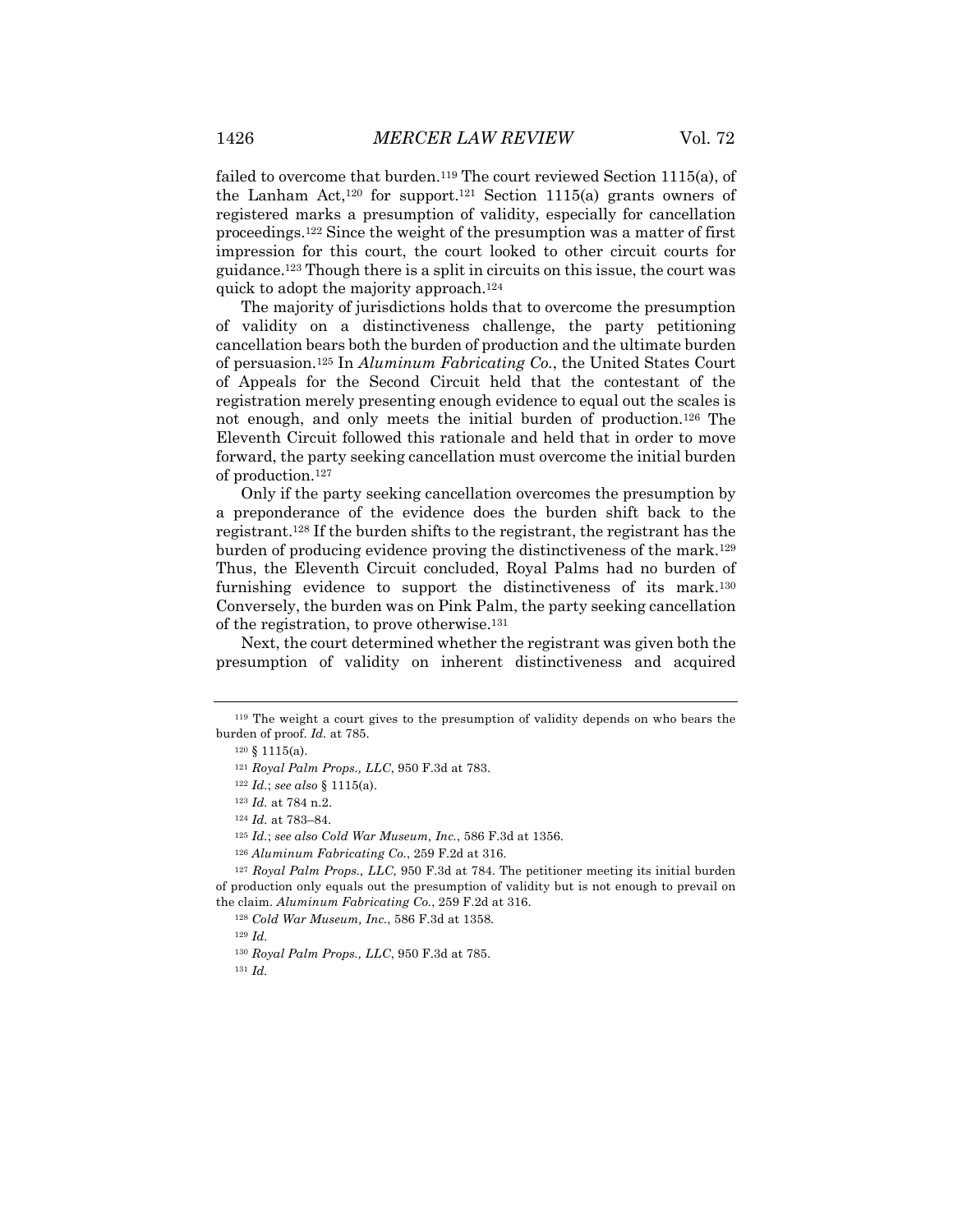distinctiveness.132 The court mirrored the holdings of the First and Eighth Circuits.133 A distinctive service mark identifies the mark with a single source of goods or services presented.134 Marks can be either inherently distinctive or acquire distinctiveness over time.135 In *Borinquen Biscuit Corp.*, the First Circuit held that, where proof of secondary meaning136 was required during a registration hearing, the presumption is that the mark is valid based on acquired distinctiveness.137 Similarly, in *Aromatique, Inc.*, the Eighth Circuit held, the trademark holder is only entitled to either the presumption of inherent distinctiveness or acquired distinctiveness, never both.138

Referring back to Royal Palm's application for registration, the court recognized that the mark, "Royal Palm Properties," was applied for under Section 2(f) of the Lanham Act.139 Section 2(f) deals with marks that acquired distinctiveness through secondary meaning.140 Therefore, the court held that Royal Palm had a presumption of acquired distinctiveness only because it presented evidence of secondary meaning at the registration hearing.141 Accordingly, the court held that a party seeking cancellation of a registered mark has the burden of overcoming the trademark holder's presumption of inherent or acquired distinctiveness by a preponderance of the evidence.142 And so, due to the decisions in *Royal Palm Props., LLC*, the Eleventh Circuit holds that the registrant receives a presumption of distinctiveness based on whether the registrant was required to show evidence of secondary meaning at registration.143 Further, the party seeking cancellation of a registered

<sup>139</sup> *Royal Palm Props., LLC*, 950 F.3d at 784.

<sup>132</sup> *Royal Palm Props., LLC*, 950 F.3d at 783–84.

<sup>133</sup> *Id.* This is the majority view. More circuit courts also follow these holdings. 6 McCarthy, *supra* note 1 § 32:138 n.6.

<sup>134</sup> *Royal Palm Props., LLC*, 950 F.3d at 782 (quoting *Welding Servs., Inc.*, 509 F.3d at 1357).

<sup>135</sup> *Id.*

<sup>136</sup> The primary meaning "that a trademark[, service mark] or tradename for a business . . . or services has acquired even though the trademark or tradename was originally merely descriptive and therefore not protectable." *Secondary Meaning*, *Black's Law Dictionary* (11th ed. 2019).

<sup>137</sup> *Borinquen Biscuit Corp.*, 443 F.3d at 116–17.

<sup>138</sup> *Aromatique, Inc.*, 28 F.3d at 870.

<sup>140</sup> *Id.*

<sup>141</sup> *Id.*

<sup>142</sup> *Id.* at 783.

<sup>143</sup> *Id.* at 784 (quoting *Welding Servs., Inc.*, 509 F.3d at 1357).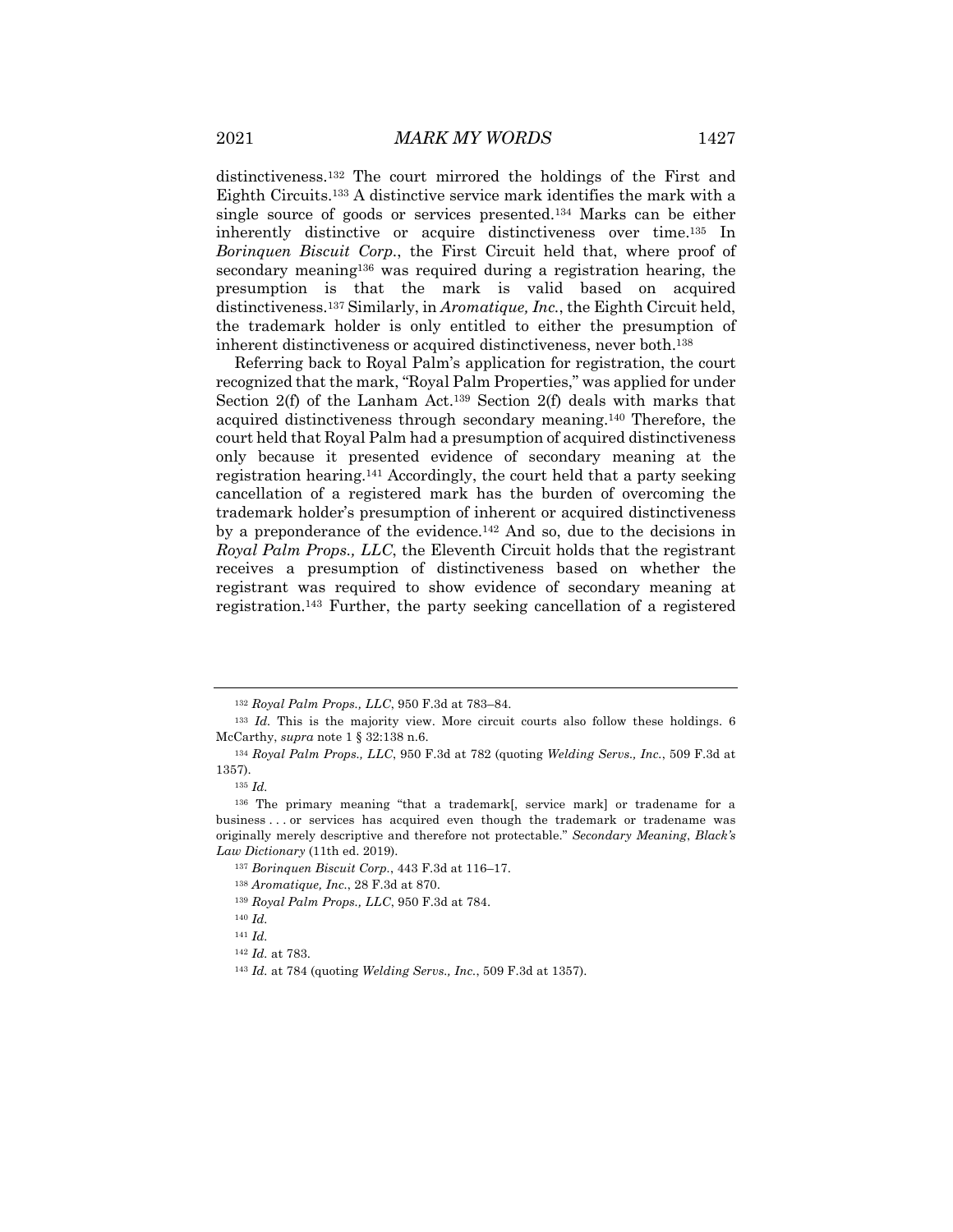mark bears both the burden of production and the burden of persuasion.144

#### V. IMPLICATIONS

The issue of how much deference to impose upon the presumption of a registered trademark has agonized courts for decades.145 In the short passage of time since the Eleventh Circuit's decision, the court has relied upon *Royal Palm Props., LLC* as the standard for strength afforded to presumptions of validity.146 Though the Eleventh Circuit set its standard, the opinion only implicitly stated parts of its stance.147 The court never, in so many words, stated that both burdens are shifted to the defendant in a cancellation proceeding.148 The court merely alluded to the challenger having the burden of presumption by holding that to overcome the burden, a party seeking cancellation must bring forth more evidence showing that the registered mark lacked distinctiveness than the registrant does in the alternative.149 The holding in *Royal Palm Props., LLC* will allow for consistency in future decisions of the Eleventh Circuit regarding the weight it gives to Patent and Trademark Office's (PTO) decisions.

In a decision in 2019, the Eleventh Circuit held that courts have no obligation to follow the PTO's decision, but left the question unanswered of how much weight to give the presumption.150 The court's holding in *Royal Palm Props., LLC* sets precedent for giving great respect to the PTO's decisions granting or denying a trademark registration in future decisions. Because the court gives such deference to the PTO's decision, the registrant of a mark may attempt to argue that a cancellation claim cannot be brought because it is barred by the theory of res judicata.151 Though the court should overrule the decision of the PTO only if

<sup>144</sup> *Id.* at 785.

<sup>145</sup> 5 Mark S. Brodin, *Weinstein's Federal Evidence* § 301App.100 (2nd ed. 2020).

<sup>146</sup> Engineered Tax Services, Inc. v. Scarpello Consulting, Inc., 958 F.3d 1323, 1329 n.8 (11th Cir. 2020).

<sup>147</sup> *Id.*

<sup>148</sup> *Id.*

<sup>149</sup> *Royal Palm Props., LLC*, 950 F.3d at 783.

<sup>150</sup> 6 McCarthy § 32:95 n.3 (citing PlayNation Play Systems, Inc. v. Velex Corporation, 924 F.3d 1159, 1169 (11th Cir. 2019).

<sup>151</sup> "[W]hen an issue of fact or law is actually litigated and determined by a valid and final judgment, and the determination is essential to the judgment, the determination is conclusive in a subsequent action between the parties, whether on the same or a different claim." B&B Hardware, Inc. v. Hargis Indus., 575 U.S. 138, 148 (2015) (quoting Restatement (Second) of Judgments § 27, p. 250 (1980)).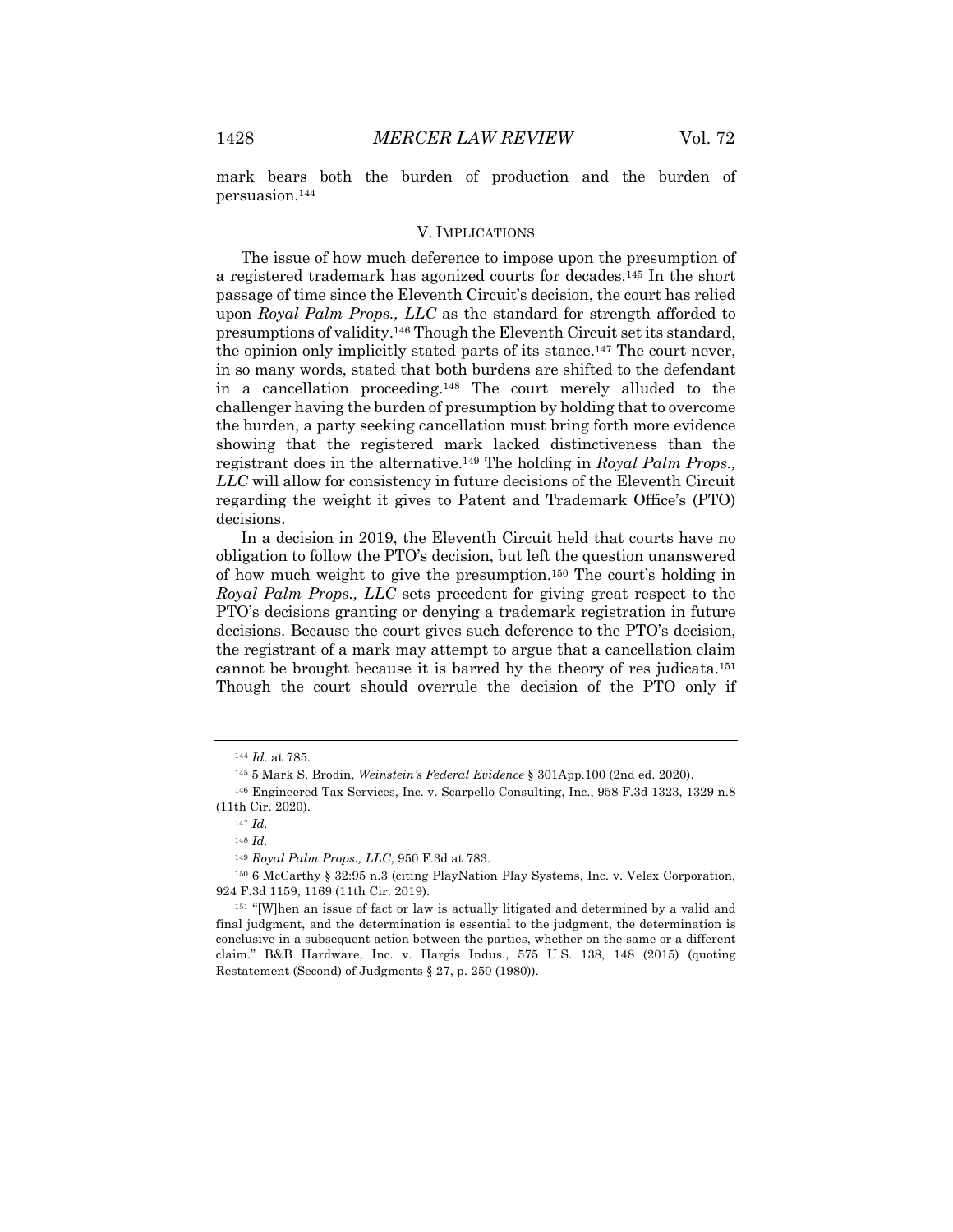necessary, the PTO's decision is not binding on the court.152 But, the Eleventh Circuit now holds that the court should be at least partially persuaded by the PTO's registration decisions.153

The decision in *Royal Palm Props., LLC*, puts more strain, if challenged, on owners of inherently distinctive marks. A party who registers its mark as inherently distinctive no longer has the ability to fall back on the acquired distinctiveness argument if the court overrules the decision of the PTO. If the opposing party meets its ultimate burden of persuasion, proving that the registered mark is inherently distinctive, the trademark holder no longer has a presumption of validity.154 Congress entrusted the initial determination of whether to grant or deny registration of a mark with the PTO;155 it is not the court's job to take that function away from it.

Compared to presumptions in other areas of civil law, the level of deference the Eleventh Circuit gave to the presumption of validity in trademark law proved to be much higher.156 Generally, civil law presumptions shift only the burden of production to the other party and the burden of presumption remains with the party who originally had it.157 The higher burden in trademark law does not stand without reason.

Trademarks require heightened protection because while trademarks can be highly valuable, they can also be easily destroyed.158 When consumers no longer associate a mark to a single product, the trademark becomes abandoned and therefore, lacks trademark protection.159 For example, consumers likely associate "Q-Tip" with all cotton swabs, regardless of the producer. And so, even though a mark may once have been trademark protectable, it loses protection if it fails to remain distinct.

Trademark protection exists for two reasons: to protect the trademark holder's investments and to protect consumers from confusion and deception.160 When consumers buy a product, they want assurance that the product they intended to buy is the product they are in fact buying.161 Not all buyers engage in considerable research about products before

<sup>152</sup> 6 McCarthy, *supra* note 150 § 32:95.

<sup>153</sup> *See Royal Palm Props., LLC*, 950 F.3d 776.

<sup>154</sup> *Royal Palm Props., LLC*, 950 F.3d at 785.

<sup>155</sup> *Aluminum Fabricating Co.*, 259 F.2d at 316.

<sup>156</sup> 1 Jack B. Weinstein & Margaret A. Berger, *Weinstein's Federal Evidence* § 301.02(3)(b) (Mark S. Brodin, ed., Matthew Bender 2d ed. 1997).

 $157$  *Id.* at § 301.02(2).

<sup>158</sup> A. Bourjois & Co., Inc. v. Katzel., 260 U.S. 689, 692 (1923).

<sup>159</sup> 3 McCarthy § 17:8.

<sup>160</sup> 1 McCarthy § 2:2.

<sup>161</sup> *Id.*